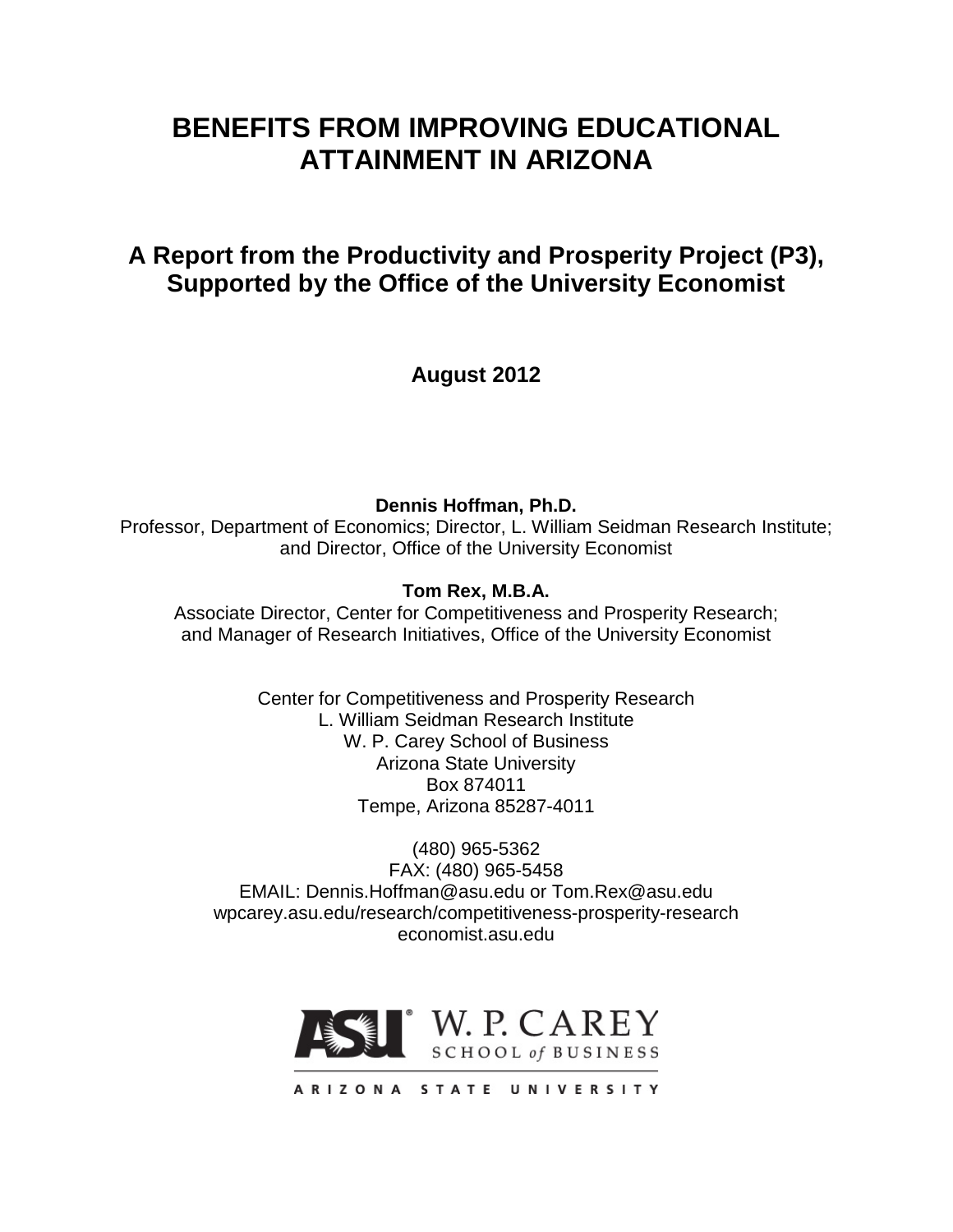# **TABLE OF CONTENTS**

| Summary                                                                          |    |
|----------------------------------------------------------------------------------|----|
| Educational Attainment and Earnings                                              | 2  |
| Improving Educational Attainment                                                 |    |
| Comparison of Arizona to 11 Nations                                              |    |
| Appendix: Characteristics of Arizona's Workforce, With Comparisons to the Nation | 12 |

# **LIST OF TABLES**

| 1. Educational Attainment by Age, 2010                           |   |
|------------------------------------------------------------------|---|
| 2. Educational Attainment by Age, Change Between 2000 and 2010   | 4 |
| 3. Educational Attainment of Those 25-To-34 Years Old in Arizona |   |

# **LIST OF CHARTS**

| 1. Median Earnings of Those 25 or Older by Maximum Educational Attainment, 2010 |  |
|---------------------------------------------------------------------------------|--|
|---------------------------------------------------------------------------------|--|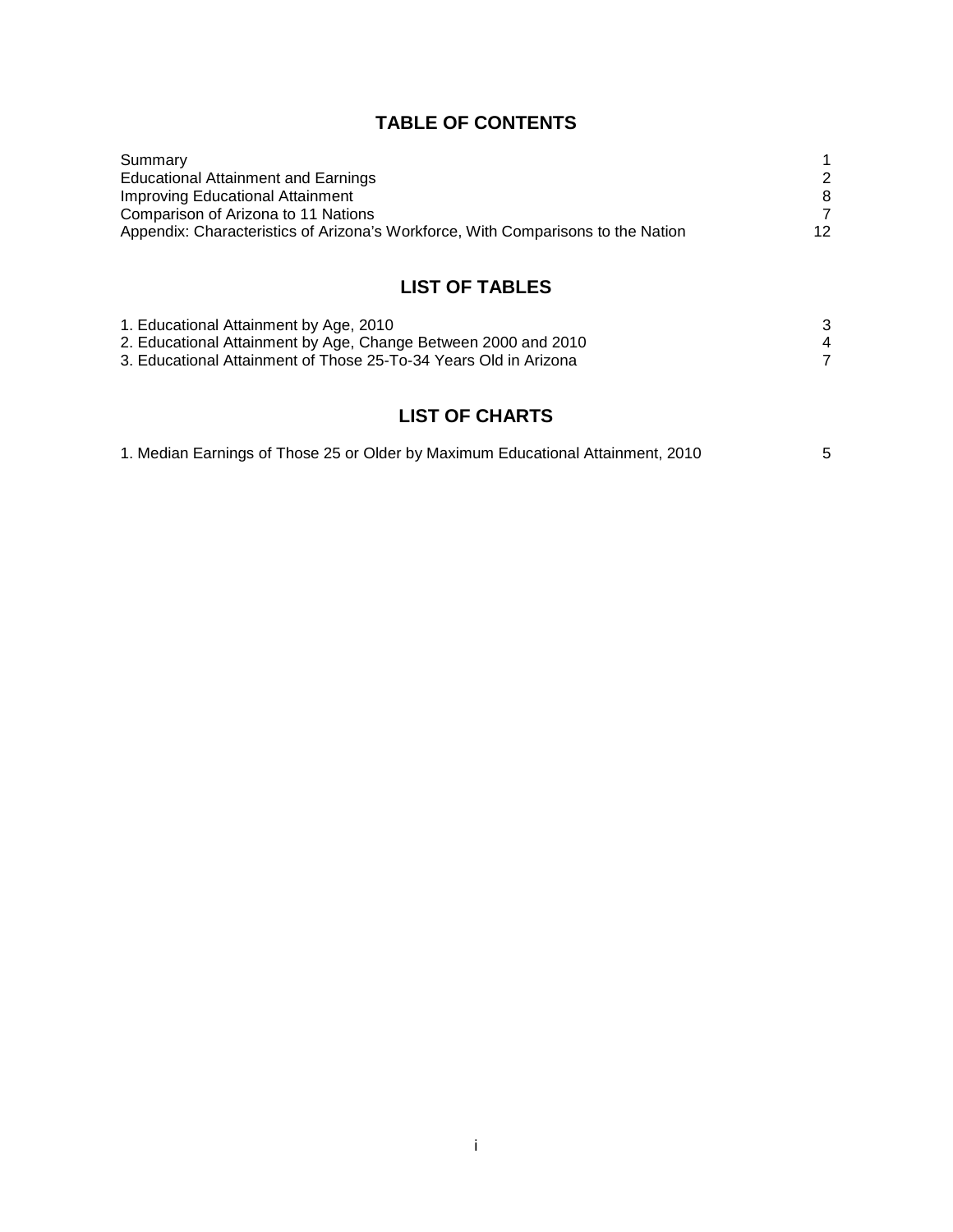#### **SUMMARY**

The educational attainment of Arizona residents is less, and rising less rapidly, than the U.S. average. Among those of prime workforce age, the state's educational attainment is further below average, with the shortfall to the U.S. average largest in the 25-to-44 age group. Relative to the nation, a lower proportion of Arizonans have earned a bachelor's or graduate degree while a higher percentage have not received a high school diploma or the equivalent.

Earnings are highly correlated to educational attainment. Average earnings of those with a bachelor's degree are 2.6 times higher than those who did not complete high school, 1.8 times higher than high school graduates, and nearly 1.5 times higher than those with some college.

Thus, individuals benefit greatly from increasing their educational attainment, even after netting out the costs of education. The community also benefits from a greater proportion of highly educated residents. Those with more attainment earn more, pay more in taxes, and use public services to a lesser extent. Economic benefits include a higher workforce participation rate, a lower unemployment rate, and higher productivity. The higher productivity of the more highly educated workers enhances the productivity of other workers, causing the average wage of less well-educated workers to be higher than if the workforce had a lesser percentage of highly educated workers.

In order to raise the educational attainment of Arizonans in the workforce and to realize the ensuing benefits, public policy must pursue two goals simultaneously: raising the educational attainment of the state's residents and increasing the proportion of Arizona jobs that pay well and require highly educated workers. Arizonan's current job mix is tilted to lower-wage jobs that do not require strong educational attainment. Enhancing educational attainment will not benefit the state if highly educated Arizonans must leave the state to find appropriate jobs.

Businesses consider many factors in determining where to locate and expand. Those businesses that create quality jobs are particularly interested in the quality of the local workforce and the quality of the physical infrastructure. Arizona's physical infrastructure, particularly surface transportation, has many needs. The poor educational outcomes (low achievement and attainment) of those educated in Arizona is a significant deterrent to the creation of quality jobs.

If 6 percent of Arizona residents 25-to-34 years old earn a bachelor's degree instead of having a maximum attainment of some college, the percentages in each educational attainment category would be close to the national average. If the job mix shifts commensurately so that the increased percentage of university graduates could find appropriate jobs within the state, the state's gross domestic product would be \$9 billion higher. The impact would be larger if those earning a bachelor's degree were individuals who otherwise would have ended their education in high school. In addition to this initial impact, lasting economic effects will occur from an increase in the educational attainment of young adults. Throughout their working life of around 40 years, such individuals will be more productive and earn higher wages.

Realistically, it would take a minimum of several years, and likely longer, to raise the percentage of young adults with bachelor's degrees by 6 points and to shift the job mix so that these individuals could find jobs in Arizona.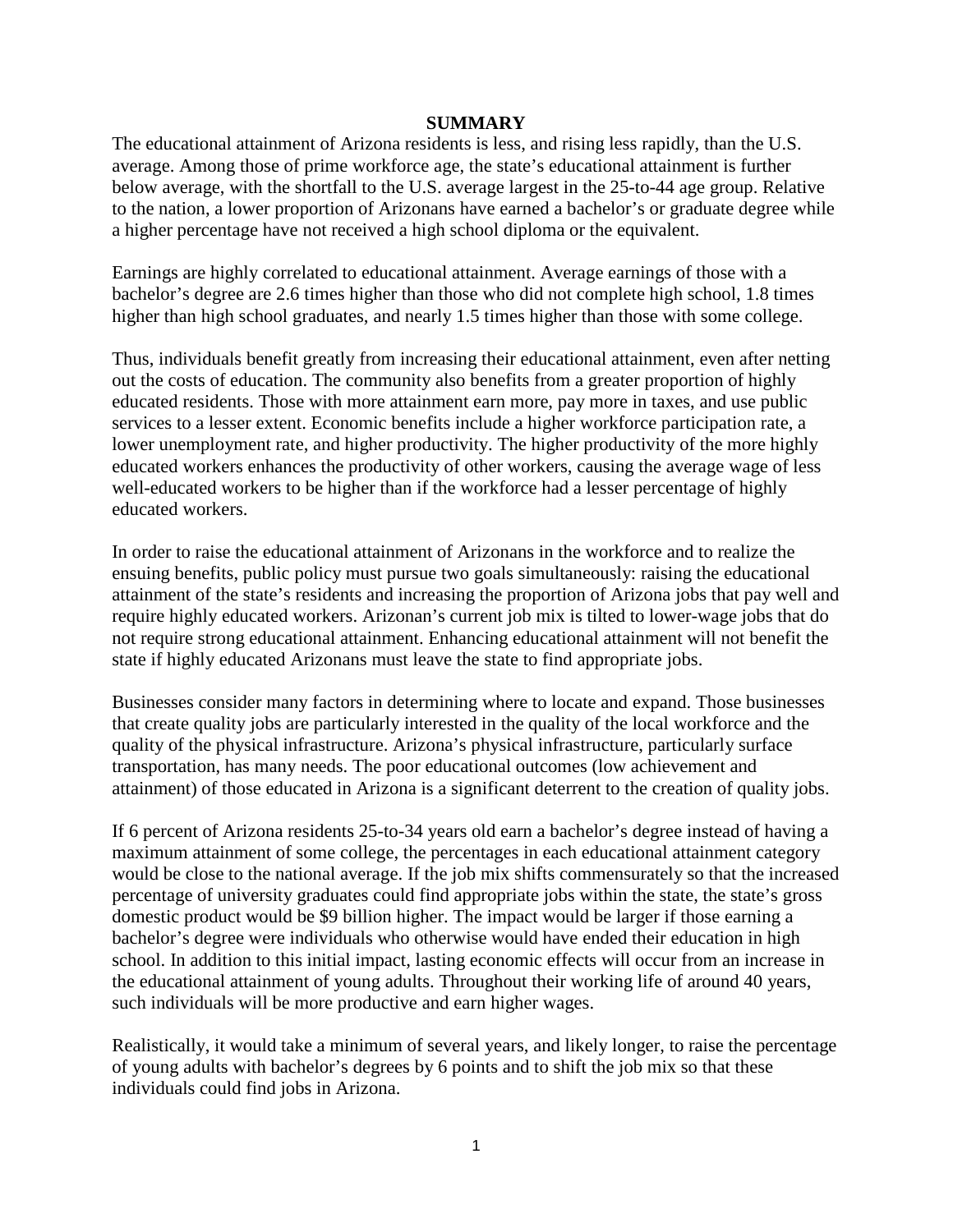#### **EDUCATIONAL ATTAINMENT AND EARNINGS**

The U.S. Census Bureau is the primary source of information regarding the educational attainment of Americans. Historically, attainment data for states and substate areas primarily came from the long form of the decennial census that was completed by about one-in-six respondents; annual data for the nation was provided by the Current Population Study (CPS), which has a much smaller sample. Since 2005, the annual American Community Survey (ACS) has become the primary source of data for all geographies since the long form of the decennial census has been abandoned and the ACS has a larger sample size than the CPS. (Despite the larger sample, survey error from the ACS remains a significant concern except for the most populous areas.)

Traditionally, the Census Bureau has reported educational attainment primarily for a single group: those at least 25 years of age. On this basis, the educational attainment of Arizona residents has been inferior to, and declining relative to, the national average in recent decades. For many purposes, however, the educational attainment of everyone 25 or older is a less-thanideal measure. For example, for workforce analyses, those who are retired should be excluded.

The Census Bureau provides lesser educational detail for a few other age groups. A standard table from the ACS provides attainment for the age groups shown in Table 1. Based on the latest data for 2010, this age detail indicates that Arizona's inferior educational attainment is most notable among those 25-to-44 years of age. In contrast, the educational attainment of those 65 or older is higher in Arizona than the U.S. average. The higher attainment of the older population results from net in-migration to Arizona of highly educated individuals after they retire. Since few of these older Arizonans are active in the labor market, the use of the entire 25-or-older age group distorts analyses of the state's educational attainment, at least for issues related to the workforce.

Relative to the nation, a larger share of Arizonans 18-to-24 years old have not received a high school diploma and a lesser percentage have earned a bachelor's degree. However, since many of those in the 18-to-24 age group are still pursuing their education, caution is warranted in interpreting these results.

In contrast, a high proportion of those 25-to-34 years old have completed their education. It is in this age group that Arizona's educational attainment compares most unfavorably relative to the national average. In this age group, as well as in the 35-to-44 age group, the percentage without a high school diploma is higher than the national average and the percentage with at least a bachelor's degree is below average. In these age groups and in the older age groups, a disproportionately large share of Arizonans have attended college but not earned a degree, even an associate's degree.

Educational attainment in the United States continues to rise, with a gain between 2000 and 2010 in the percentage with at least a bachelor's degree and a decrease in the percentage without a high school diploma. Improvements in attainment occurred in each of the age groups between 2000 and 2010 (see Table 2). The educational attainment of Arizonans also is rising, but the gains between 2000 and 2010 generally were inferior to the national average. In each age group, the increase in the proportion earning at least a bachelor's degree was less than the national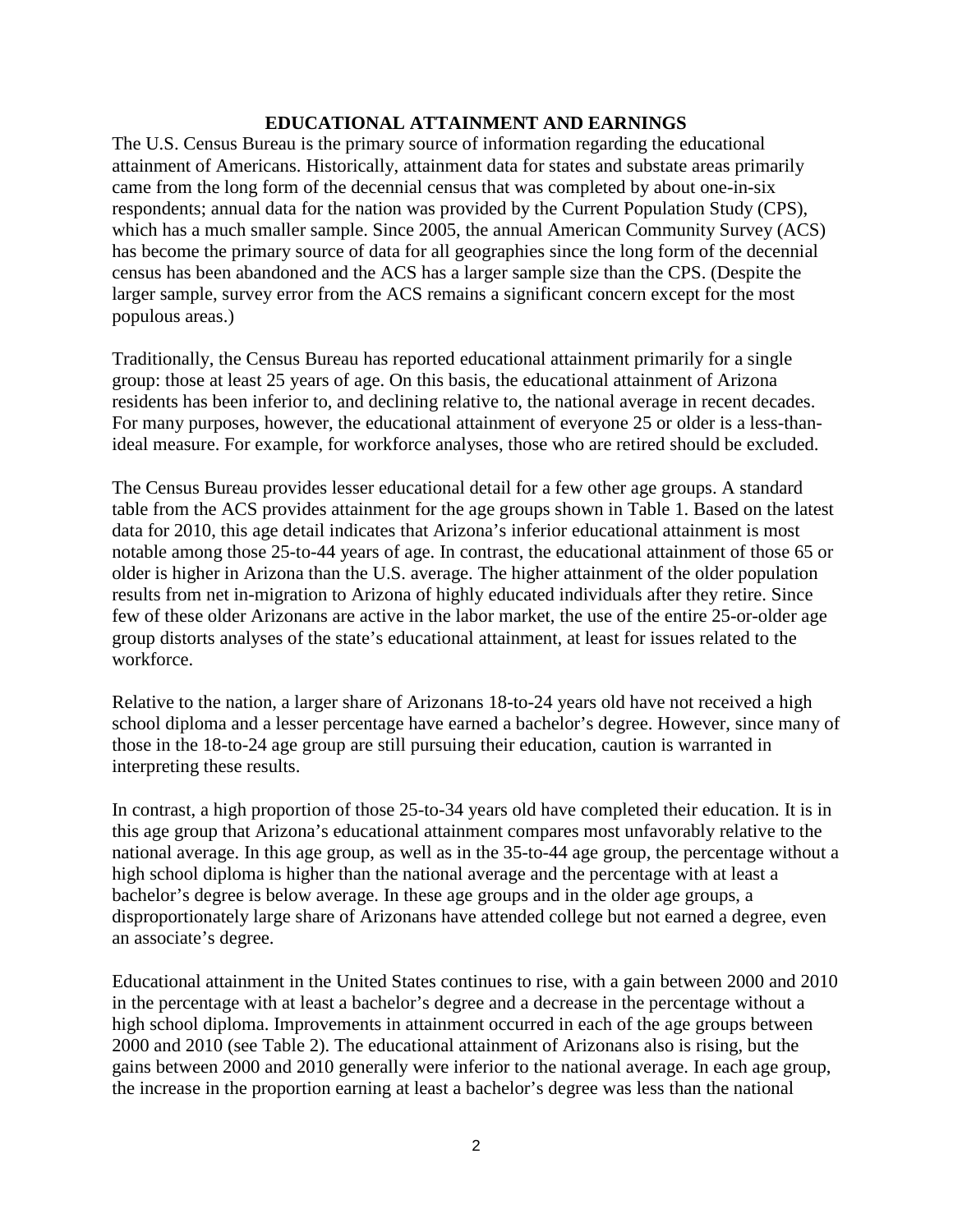### **TABLE 1 EDUCATIONAL ATTAINMENT BY AGE, 2010 Percentage of the Total in Each Age Group**

| <b>Maximum Attainment</b>     | 18-to-24 | 25-to-34 | 35-to-44 | 45-to-64 | 65 or Older |
|-------------------------------|----------|----------|----------|----------|-------------|
| <b>ARIZONA</b>                |          |          |          |          |             |
| Less than 9th grade           | 2.1%     | 4.8%     | 6.0%     | 5.9%     | 8.6%        |
| 9th to 12th grade, no diploma | 17.6     | 10.1     | 9.0      | 6.7      | 7.6         |
| High school graduate, GED     | 30.7     | 24.4     | 23.3     | 24.0     | 29.3        |
| Some college, no degree       | 39.0     | 27.9     | 26.4     | 27.0     | 24.4        |
| Associate's degree            | 4.6      | 9.0      | 8.5      | 8.9      | 5.5         |
| Bachelor's degree             | 5.4      | 17.8     | 17.8     | 16.8     | 14.3        |
| Graduate or professional      | 0.6      | 5.9      |          |          |             |
| degree                        |          |          | 9.0      | 10.6     | 10.2        |
| <b>UNITED STATES</b>          |          |          |          |          |             |
| Less than 9th grade           | 2.3      | 4.3      | 4.9      | 5.1      | 11.1        |
| 9th to 12th grade, no diploma | 14.5     | 8.6      | 7.7      | 7.2      | 11.1        |
| High school graduate, GED     | 29.4     | 24.4     | 25.8     | 29.0     | 34.3        |
| Some college, no degree       | 40.2     | 23.4     | 21.6     | 21.7     | 18.0        |
| Associate's degree            | 4.4      | 8.3      | 8.7      | 8.4      | 4.3         |
| Bachelor's degree             | 8.5      | 22.0     | 20.0     | 17.3     | 11.9        |
| Graduate or professional      |          |          |          |          |             |
| degree                        | 0.6      | 9.0      | 11.3     | 11.2     | 9.4         |
| <b>DIFFERENCE</b>             |          |          |          |          |             |
| Less than 9th grade           | $-0.2$   | 0.5      | 1.1      | 0.8      | $-2.5$      |
| 9th to 12th grade, no diploma | 3.1      | 1.5      | 1.3      | $-0.5$   | $-3.5$      |
| High school graduate, GED     | 1.3      | 0.0      | $-2.5$   | $-5.0$   | $-5.0$      |
| Some college, no degree       | $-1.2$   | 4.5      | 4.8      | 5.3      | 6.4         |
| Associate's degree            | 0.2      | 0.7      | $-0.2$   | 0.5      | 1.2         |
| Bachelor's degree             | $-3.1$   | $-4.2$   | $-2.2$   | $-0.5$   | 2.4         |
| Graduate or professional      | 0.0      | $-3.1$   | $-2.3$   | $-0.6$   | 0.8         |
| degree                        |          |          |          |          |             |

Source: U.S. Department of Commerce, Census Bureau, 2010 American Community Survey.

average (and in the older age groups, the declines in the percentage without a high school diploma were not as large). Thus, the educational attainment of Arizonans continues to fall further below average.

Because of the mobility of the population, the educational attainment figures only partially reflect the educational experience of those who were educated in the area. For example, some who receive their education in Arizona leave the state as adults, while others move to the state after their education is completed. In particular, Arizona experiences significant in- and outmigration of young adults (particularly between the ages of 18 and 29).

The Census Bureau reports earnings by educational attainment only for the entire 25-or-older age group. Earnings, which include salaries, wages and self-employment income, are very highly correlated to educational attainment, as seen in Chart 1. Those without earnings — those not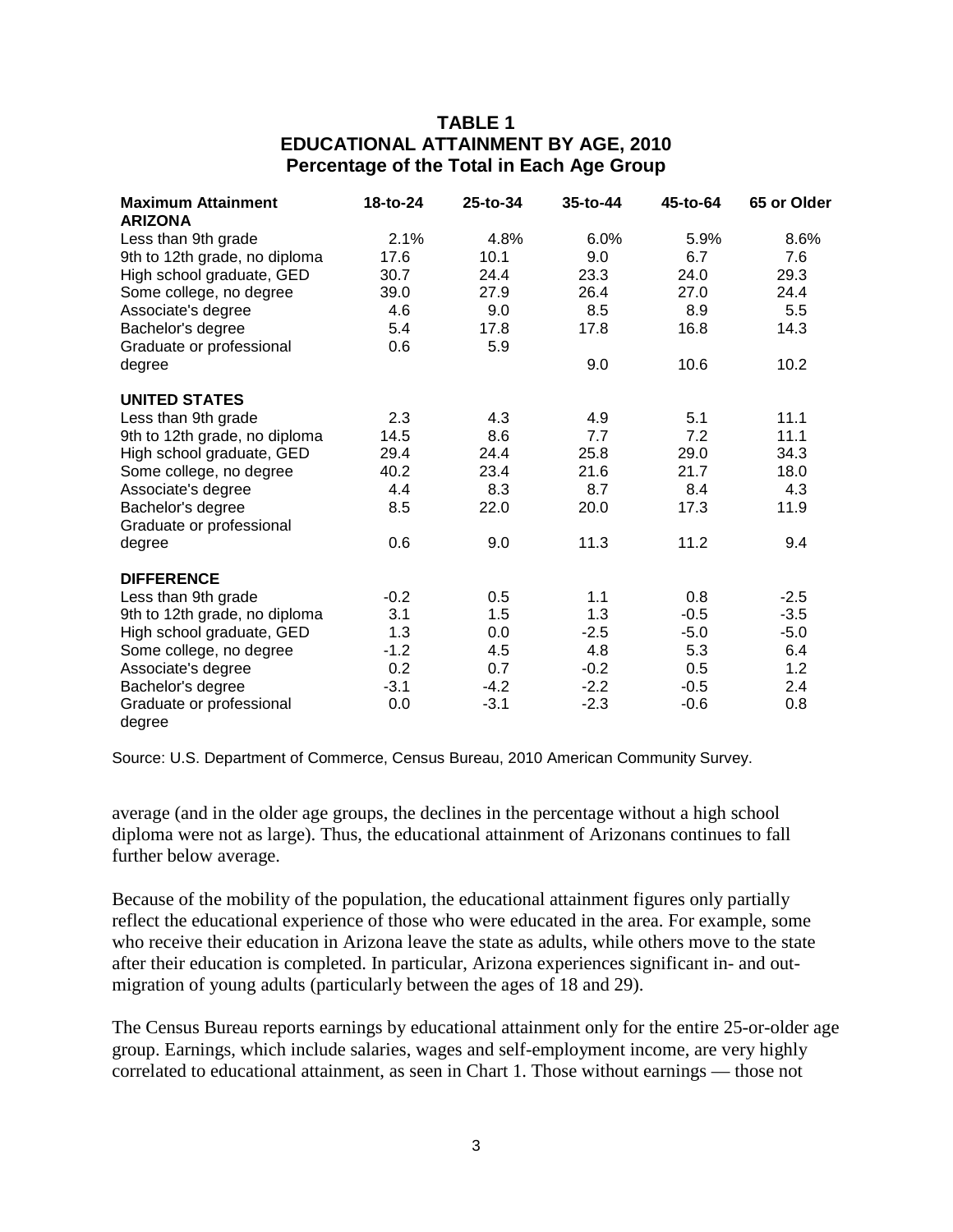### **TABLE 2 EDUCATIONAL ATTAINMENT BY AGE, CHANGE BETWEEN 2000 AND 2010 Change in the Percentage of the Total in Each Age Group**

| <b>Maximum Attainment</b>          | 18-to-24 | 25-to-34 | 35-to-44 | 45-to-64 | 65 or<br>Older   |
|------------------------------------|----------|----------|----------|----------|------------------|
| <b>ARIZONA</b>                     |          |          |          |          |                  |
| Less than 9th grade                | $-4.4$   | $-2.1$   | $-0.8$   | $-1.0$   | $-2.8$           |
| 9th to 12th grade, no diploma      | $-6.7$   | $-3.8$   | $-1.6$   | $-1.7$   | $-5.9$           |
| High school graduate, GED          | 3.6      | 1.8      | 0.0      | 1.1      | -0.4             |
| Some college, no degree            | 6.3      | 1.4      | $-0.9$   | $-0.7$   | 1.5              |
| Associate's degree                 | 0.9      | 1.9      | 0.3      | 1.4      | $2.2\phantom{0}$ |
| Bachelor's degree                  | 0.1      | 0.4      | 1.7      | 1.5      | 3.1              |
| Graduate or professional<br>degree | 0.2      | 0.5      | 1.3      | $-0.6$   | 2.3              |
| <b>UNITED STATES</b>               |          |          |          |          |                  |
| Less than 9th grade                | $-1.7$   | $-0.5$   | 0.3      | $-1.2$   | $-5.7$           |
| 9th to 12th grade, no diploma      | $-6.8$   | $-2.8$   | $-2.7$   | $-3.4$   | $-6.7$           |
| High school graduate, GED          | 0.9      | $-1.4$   | $-2.6$   | 0.4      | 2.4              |
| Some college, no degree            | 5.9      | 0.3      | $-1.0$   | 0.0      | 2.3              |
| Associate's degree                 | 0.4      | 0.8      | 0.6      | 2.0      | 1.8              |
| Bachelor's degree                  | 1.3      | 1.7      | 2.8      | 2.4      | 3.0              |
| Graduate or professional           | 0.1      |          |          |          |                  |
| degree                             |          | 1.8      | 2.6      | $-0.2$   | 3.0              |
| <b>DIFFERENCE</b>                  |          |          |          |          |                  |
| Less than 9th grade                | $-2.7$   | $-1.6$   | $-1.1$   | 0.2      | 2.9              |
| 9th to 12th grade, no diploma      | 0.1      | $-1.0$   | 1.1      | 1.7      | 0.8              |
| High school graduate, GED          | 2.7      | 3.2      | 2.6      | 0.7      | $-2.8$           |
| Some college, no degree            | 0.4      | 1.1      | 0.1      | $-0.7$   | $-0.8$           |
| Associate's degree                 | 0.5      | 1.1      | $-0.3$   | $-0.6$   | 0.4              |
| Bachelor's degree                  | $-1.2$   | $-1.3$   | $-1.1$   | $-0.9$   | 0.1              |
| Graduate or professional<br>degree | 0.1      | $-1.3$   | $-1.3$   | $-0.4$   | $-0.7$           |

Source: U.S. Department of Commerce, Census Bureau, 2010 American Community Survey and 2000 decennial census.

active in the labor force — are not included in the calculation of median earnings, but those working part time are included.

Relative to the overall median earnings of \$33,298 nationally in 2010, those whose maximum educational attainment was less than a high school diploma earned 45 percent less, those with a high school diploma earned 21 percent less, those with some college (in this case, including those with an associate's degree) earned 4 percent less, those with a bachelor's degree earned 42 percent more, and those with a graduate degree earned 88 percent more. Median earnings of those with a bachelor's degree were 2.6 times higher than those without a high school diploma, 1.8 times higher than those whose maximum attainment is a high school diploma, and nearly 1.5 times higher than those with some college.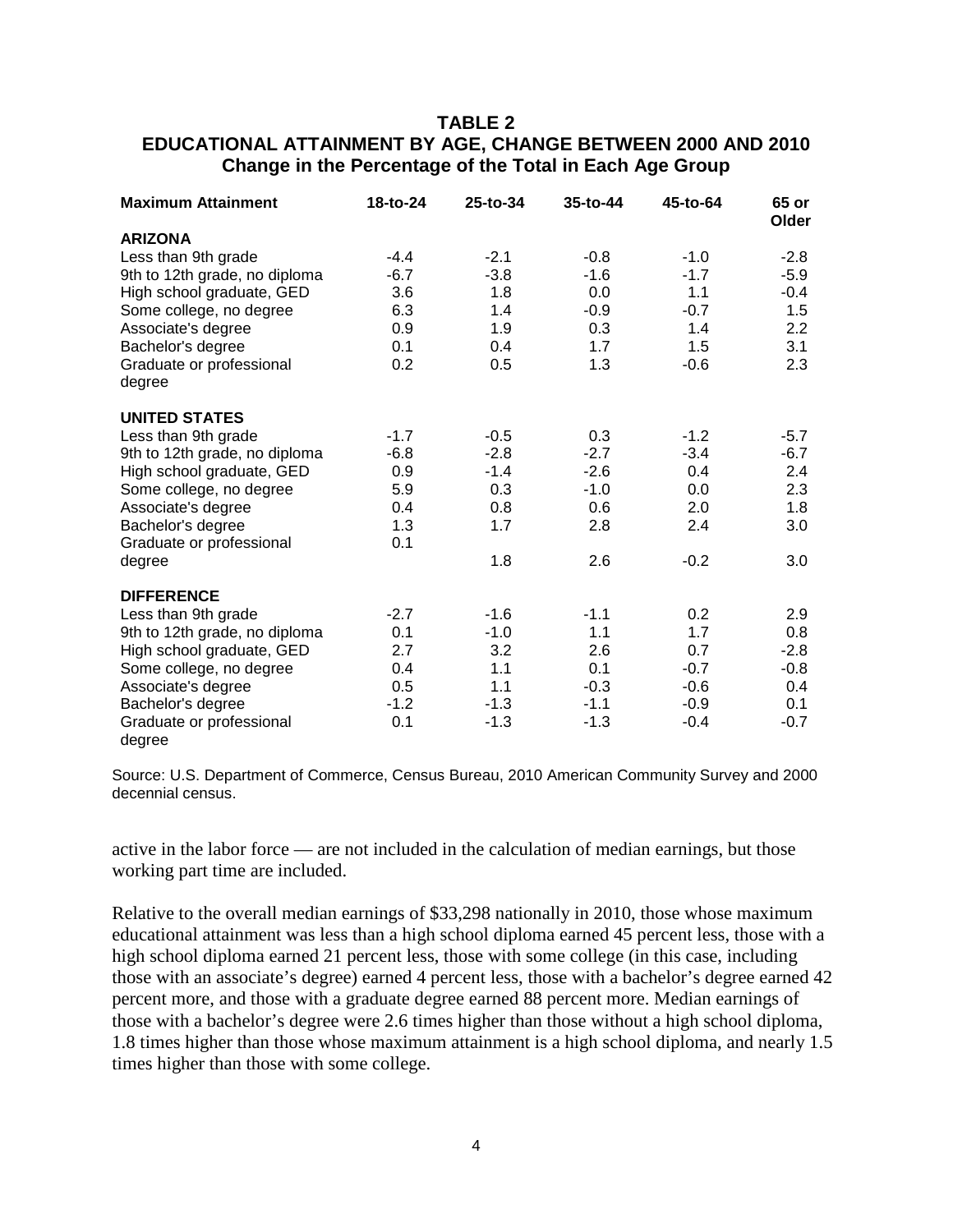

**CHART 1 MEDIAN EARNINGS OF THOSE 25 OR OLDER BY MAXIMUM EDUCATIONAL ATTAINMENT, 2010**

Median earnings by educational attainment of Arizona residents are similar to the national average. By attainment category, Arizona's median earnings in 2010 ranged from 1-to-4 percent less than the national average.

It is because of this very strong relationship between enhanced educational attainment and earnings that educational attainment is so important. The benefits of education to individuals are obvious, in the form of much higher earnings. Even after considering the costs of a university education — tuition, fees, government appropriations, and foregone earnings while a student the average individual is much better off obtaining a bachelor's degree. A 2005 Seidman Institute study ("The Value of Higher Education: Individual and Societal Benefits" [http://economist.asu.edu/p3/education\)](http://economist.asu.edu/p3/education) found the net present value of a bachelor's degree to exceed a quarter-million dollars, with an internal rate of return of nearly 12 percent.

The benefits to the community also are substantial. Since those with higher educational attainments have much higher earnings, they pay considerably more in state and local taxes than those with less attainment. Those with earnings well above the median pay for the public services they consume, while those with lower earnings are a net drain on the public sector. As a group, those with high educational attainment have much lesser demands on public welfare than those with less education and lower earnings. The highly educated commit substantially fewer crimes, are more civically involved, and provide a variety of other social benefits.

Source: U.S. Department of Commerce, Census Bureau, 2010 American Community Survey.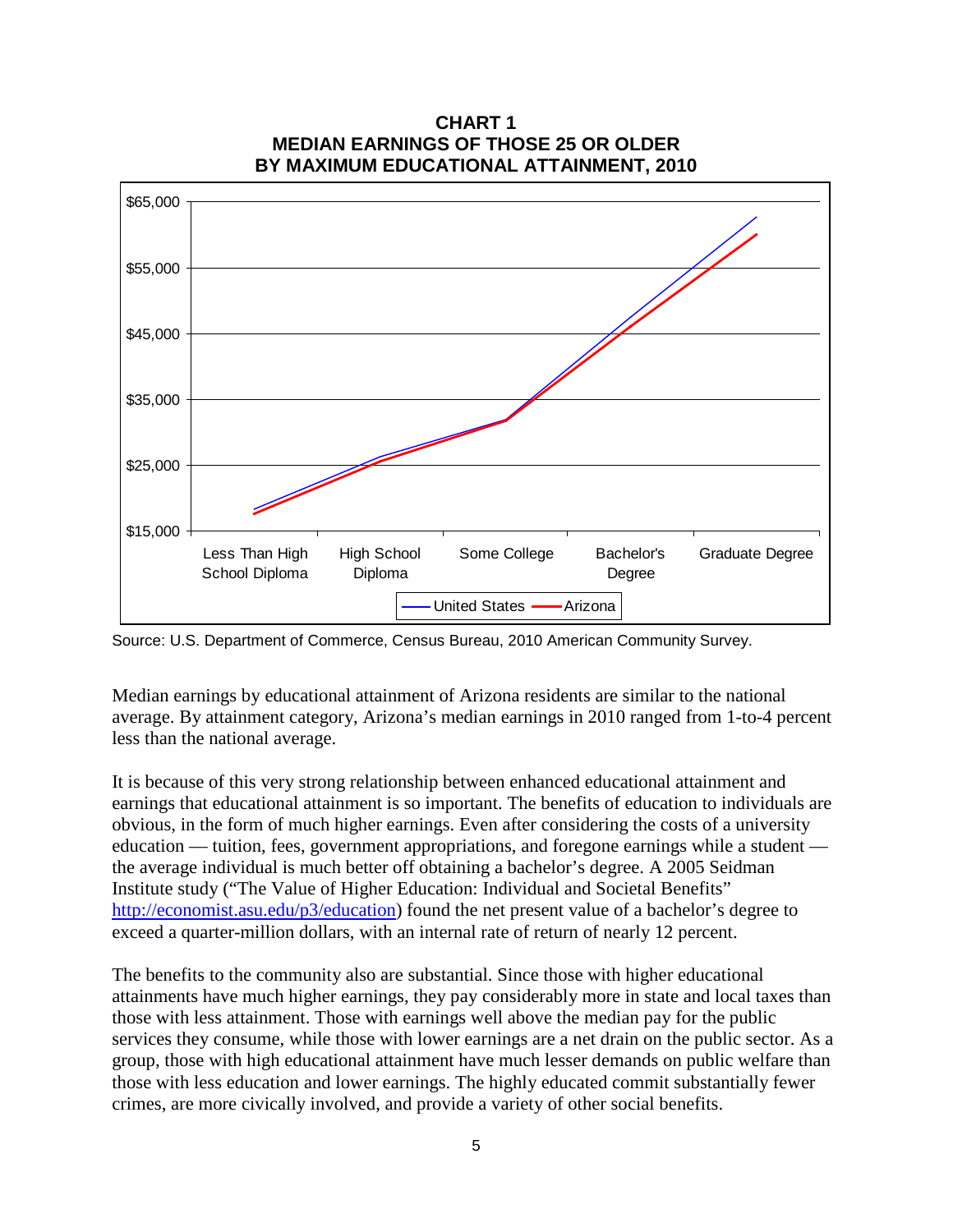A more highly educated populace also provides significant economic benefits. The labor force participation rate rises, and the unemployment rate falls, with increasing educational attainment. Nationally in June 2012 among those 25 or older, the labor force participation rate rose from 45 percent among those who had not graduated from high school to 60 percent among high school graduates to 69 percent among those with some college to 76 percent among those with at least a bachelor's degree. In contrast, the unemployment rate dropped from 12.6 percent among those without a high school diploma to 8.4 percent among high school graduates to 7.5 percent among those with some college to only 4.1 percent among those with at least a bachelor's degree. Thus, despite the weak economy, university graduates were near full employment and had a substantially lower unemployment rate than even those with some college.

Those who are more highly educated are more productive than other workers. Productivity is the key to prosperity, with a direct relationship between productivity increases and rising wages. Not only are highly educated and skilled workers more productive and more highly paid, their presence in an economy raises the productivity of less highly educated and skilled workers, which leads to higher wages for these other workers.

Thus, in addition to the social benefits, there are substantial economic benefits to the community from building an economy with a high proportion of highly educated and skilled workers. Therefore, modern economic development focuses simultaneously on ensuring that the local workforce is educated and skilled and on attracting or creating jobs suitable for workers with high educational attainments.

#### **Educational Attainment of Those 25-to-34 Years Old**

The educational attainment of those 25-to-34 years old often is highlighted. Most individuals in this age group have completed their educations and since they have done so recently, their attainment provides insight into the success of those educated locally.

The educational attainment of Arizonans 25-to-34 years old is summarized in Table 3. In 2010, Arizona had a much lower share than the national average of residents with at least a bachelor's degree, ranking 44th among the 51 "states" (including the District of Columbia). In contrast, the state had higher-than-average shares of those without a high school diploma and those with some college (which in this table includes those with an associate's degree).

Between 2000 and 2010, the decline in the percentage without a high school diploma was greater than the national average, but the increase in the share with at least a bachelor's degree was considerably less than the U.S. average, ranking 48th.

Of those living in the United States in 2010 who were between 25 and 34 years of age, 31.1 percent had earned at least a bachelor's degree. Among the 51 states, only 18 had a percentage higher than the national figure. Each of the top seven states, and nine of the top 12, are located along the East Coast, stretching from New Hampshire to Virginia. Only in one western state was the percentage with a bachelor's degree higher than the U.S. average: Colorado ranked 10th at 36.1 percent. Arizona ranked 44th at 23.7 percent. Among 10 western states, Arizona ranked seventh, with a higher percentage than Idaho, Nevada and New Mexico. The percentage in Colorado, California, Oregon, Utah and Washington was considerably higher than in Arizona.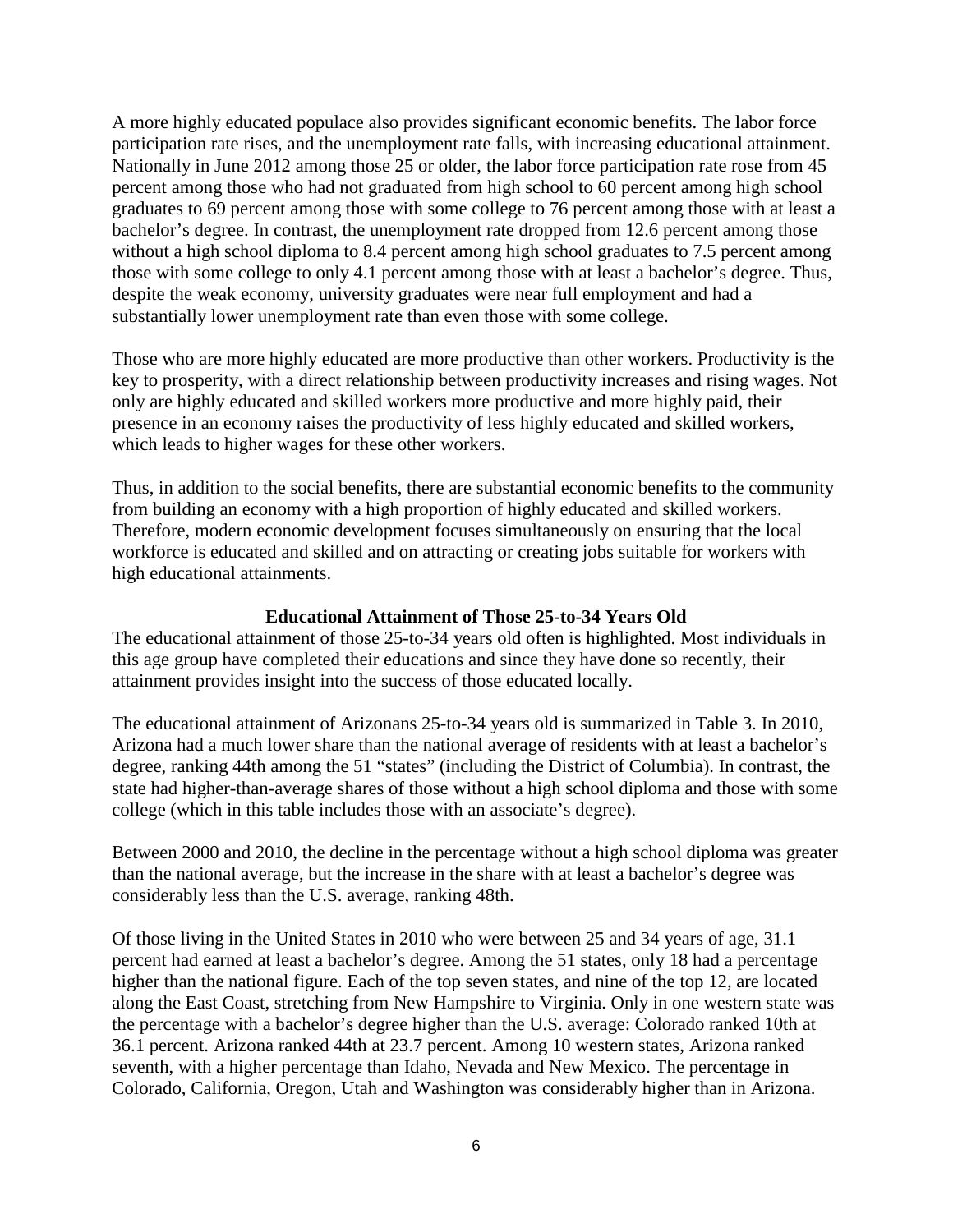#### **TABLE 3 EDUCATIONAL ATTAINMENT OF THOSE 25-TO-34 YEARS OLD IN ARIZONA**

|                             | Percentage   | Difference from         | <b>Rank Among</b> |
|-----------------------------|--------------|-------------------------|-------------------|
| <b>Maximum Attainment</b>   | of the Total | <b>National Average</b> | 51 States         |
| 2010                        |              |                         |                   |
| No High School Diploma      | 14.9%        | 2.1                     | 9                 |
| <b>High School Graduate</b> | 24.4         | 0.0                     | 30                |
| Some College                | 37.0         | 5.4                     | 10                |
| Bachelor's Degree or        |              |                         |                   |
| More                        | 23.7         | $-7.4$                  | 44                |
| 2000-to-2010 Change         |              |                         |                   |
| No High School Diploma      | $-5.9$       | $-2.6$                  | 49                |
| <b>High School Graduate</b> | 1.8          | 3.2                     | 2                 |
| Some College                | 3.2          | 2.1                     | 5                 |
| Bachelor's Degree or        |              |                         |                   |
| More                        | 0.9          | $-2.6$                  | 48                |

Source: U.S. Department of Commerce, Census Bureau, 2010 American Community Survey and 2000 decennial census.

Arizona's low rank nationally and in the West on the educational attainment of those from 25-to-34 years of age results in part from the large number of relatively uneducated undocumented immigrants who moved to the state as young adults, particularly from the mid-1990s through the mid-2000s. Children of undocumented immigrants, whether born in the United States or in their home country, also have relatively low educational attainment.

The educational attainment of Arizona residents also is affected by the many residents who migrated to the state from elsewhere in the United States after completing their education. In contrast, some who were educated in Arizona were living outside the state in 2010.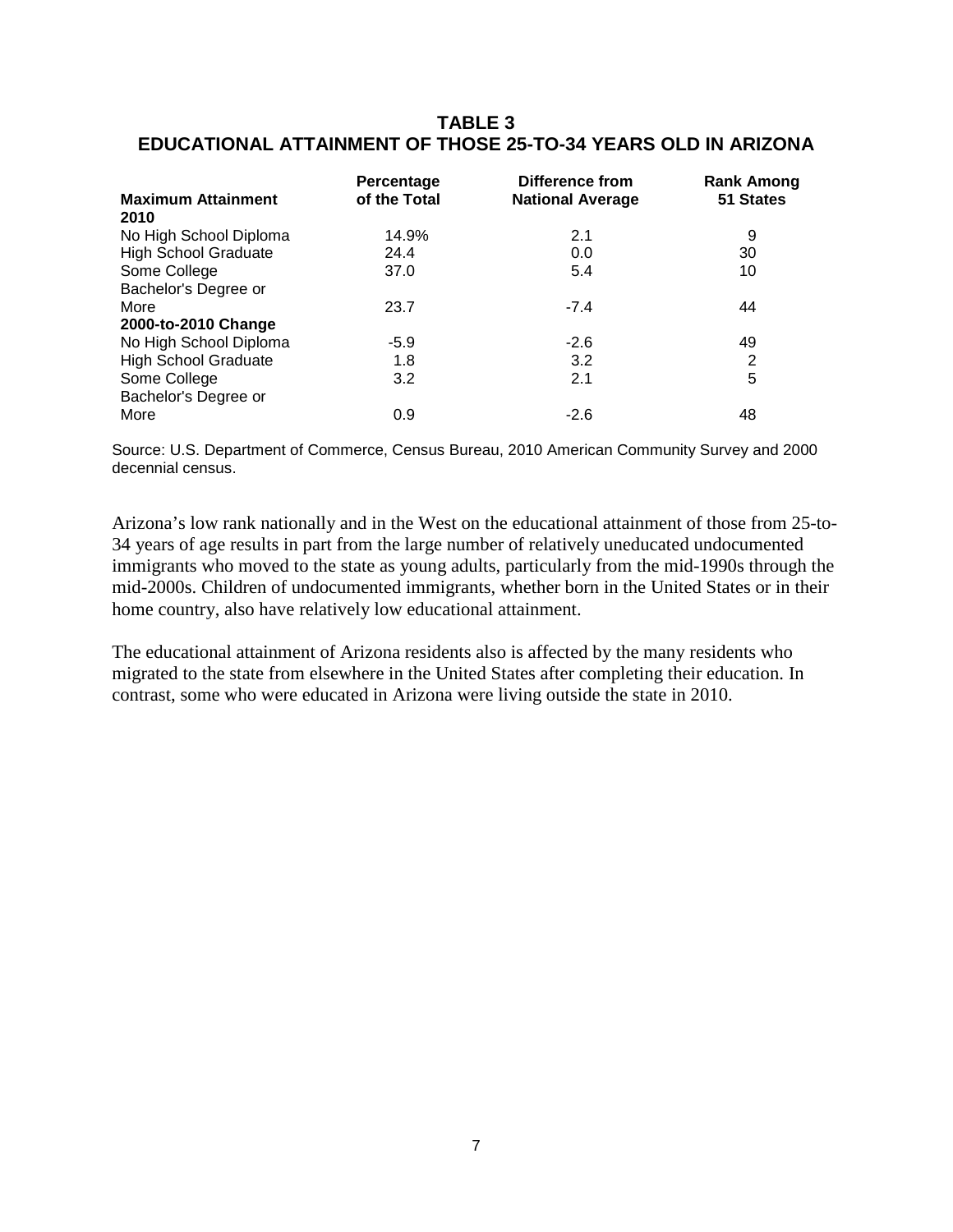#### **IMPROVING EDUCATIONAL ATTAINMENT**

With Arizona's "employer sanctions" law likely to greatly restrict the number of undocumented immigrants entering the state, the state should experience a faster rise in the share of young adults with a university degree than over the last decade. Instead of continuing to lose ground relative to the national average, the state may hold its current position. However, for the state's educational attainment to rise relative to the nation and to other states, Arizona will need to implement policies designed to improve the educational attainment of its residents.

To be successful, any such initiative must simultaneously address labor force supply and demand. If the state were to focus only on the education of its residents, it would produce a larger number of highly educated people than could find jobs in Arizona, given the state's substandard job quality. Thus, many of the highly educated would leave the state to find appropriate jobs, resulting in limited gains in educational attainment among Arizona residents. In contrast, if the state were to focus only on economic development, then the low educational achievement and attainment of those growing up in the state and entering the workforce would cause job growth to be less than its potential and/or would disproportionately consist of lowwage jobs. In either case, educational attainment of Arizona residents would not rise much.

While recent legislative actions have lowered the business tax burden, making the state more competitive in economic development in that one dimension, tax policy is just one of many location factors considered by companies. In particular, the poor educational outcomes (low achievement, such as measured by test scores, and low attainment) of those educated in Arizona and the substandard physical infrastructure (particularly the surface transportation system) are significant hindrances to economic development, at least to companies providing quality jobs.

If the state were to invest in itself by making substantial improvements to its physical infrastructure and by implementing programs to improve educational achievement and attainment, starting with preschool and extending through graduate school, it would be certain to realize positive long-term effects in economic development and in a variety of societal measures. However, the benefits would be slow to be realized. A measure such as the percentage of the population earning a university degree is very slow to respond to policy decisions. Without considering other factors that will slow the transition to a more educated populace, a bachelor's degree is rarely earned until 17 years of schooling are completed.

#### **Simulation**

The remainder of this section demonstrates the economic effects that would be realized in Arizona if the proportion of young adults with a university degree were increased and a proportionate number of quality jobs were created. The simulation assumes that a portion of those 25-to-34 years old who have attended college without earning a degree had instead completed their bachelor's degree. A swing of 6 percentage points is modeled, based on the increase needed for Arizona's proportion with at least a bachelor's degree to reach the level of the median state in the 25-to-34 age group. Specifically, the percentage with at least a bachelor's degree would rise from 23.7 percent to 29.7 percent, which still would be slightly below the national average of 31.1 percent. The proportion with some college would fall from 37.0 percent to 31.0 percent, leaving that proportion slightly below the national average of 31.6 percent.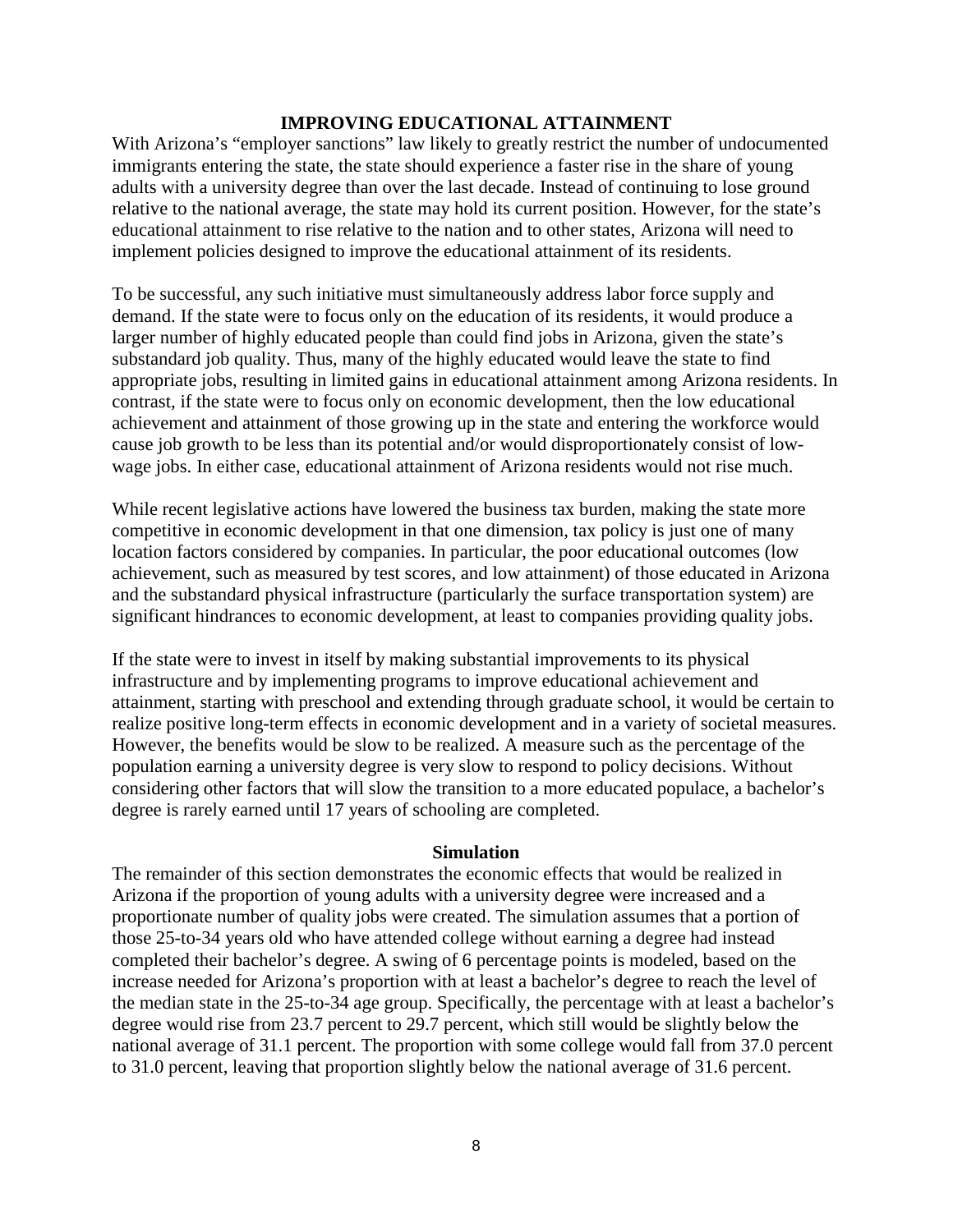In order to obtain the necessary data, the Public Use Microdata Sample (PUMS) from the ACS is used. Because of the small sample in the annual PUMS, the last five years (2006 through 2010) of ACS data are combined. The workforce participation rate and earnings during this period were adversely impacted by the long and deep recession of 2008 and 2009.

The analysis of the ACS PUMS data focuses on those working full time and year round, defined as at least 35 hours a week for at least 50 weeks in the prior 12-month period. This subset of the employed population represented 40 percent of the entire population of those at least 16 years of age in Arizona. Mean earnings, expressed in 2010 dollars, were slightly more than \$50,000. (Because of the very high earnings of a few, the mean is higher than the median.)

The employment-to-population ratio increased with educational attainment in each age group. It also rose with age to its peak in the 35-to-44 and 45-to-54 age groups. Mean earnings also increased with educational attainment in each age group and climbed with age to its peak among those 45-to-54 years of age.

Among those 25-to-34 years old in Arizona, mean earnings were a little more than \$39,000 for those with some college and close to \$56,000 for those with at least a bachelor's degree (a 42 percent differential). The workforce participation rate was slightly less than 57 percent among those with a maximum educational attainment of some college (including associate's degrees) and more than 63 percent among those with at least a bachelor's degree.

Thus, the direct economic benefits from increasing the share of university graduates derive from two sources: the higher earnings and the higher employment rate of university graduates. Based on this analysis of ACS data, an increase in the share of university graduates net of the decrease in share of those with some college would result in a net increase in earnings of \$668 million (a 4 percent increase in aggregate earnings of those 25-to-34 years old, but less than a 1 percent gain in the earnings of the entire population). The increase results from an employment gain of 3,400 (arising from the higher workforce participation rate among those with at least a bachelor's degree versus those with some college) and from 42 percent higher average earnings among the 51,200 individuals who would raise their maximum educational attainment from some college to a bachelor's degree.

A larger benefit results from the "spillover" effects of increasing the percentage of workers with university degrees. The more educated workforce leads to increases in productivity among all workers, which in turn results in wage increases for all workers. According to research conducted by Enrico Moretti ("Estimating the Social Return to Higher Education: Evidence From Longitudinal and Repeated Cross-Sectional Data," *Journal of Econometrics*, July/August 2004, pages 175-212), a 1 percentage point increase in the share of university graduates increases the wages of all workers, by 1.9 percent for those without a high school diploma, by 1.6 percent for those with either a high school diploma or some college, and by 0.4 percent for university graduates.

A 6 percentage point increase in the share of university graduates in the 25-to-34 age group equates to an increase of 2.63 percentage points in the share of university graduates among the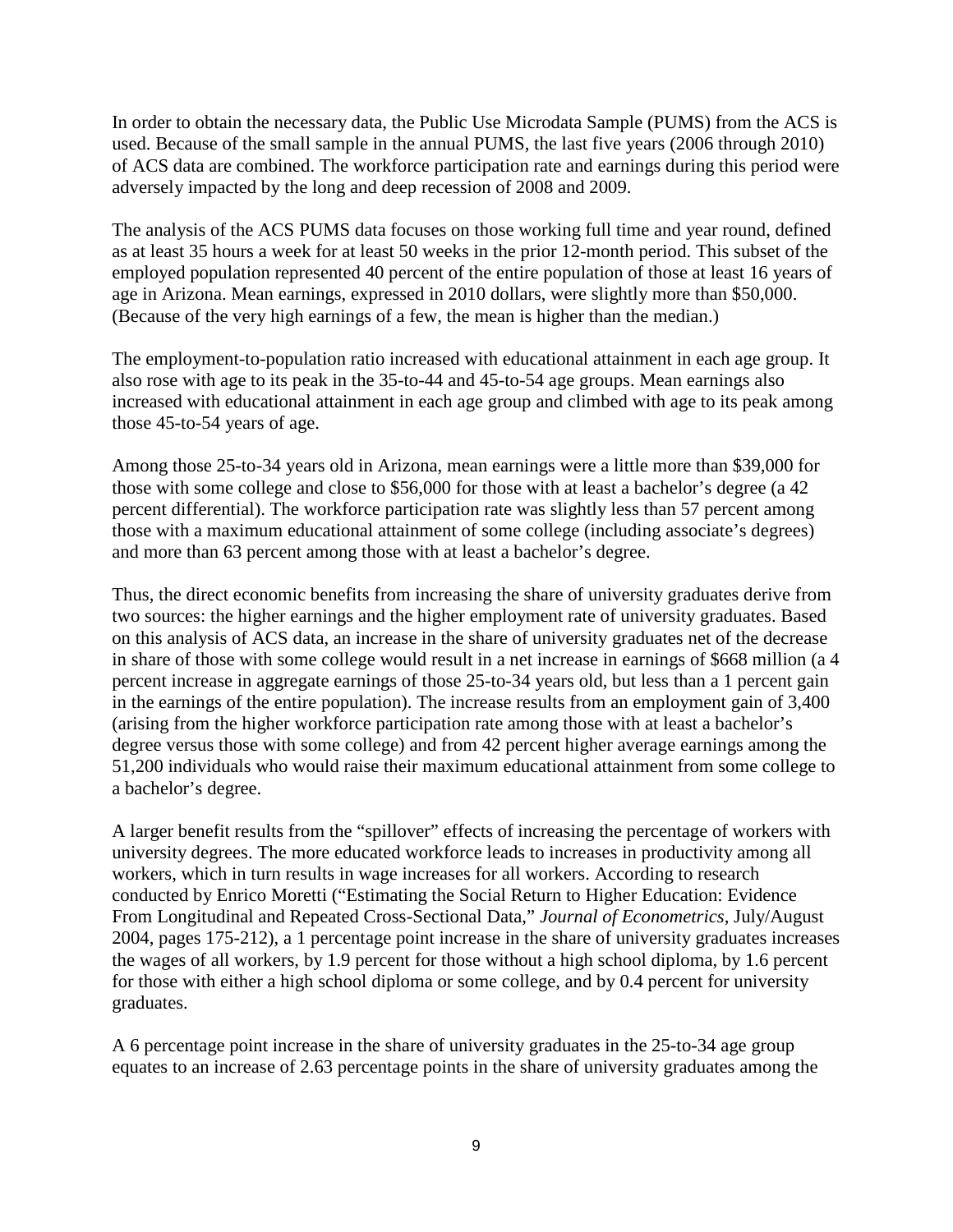entire workforce. Based on this percentage and Moretti's estimated gains in earnings, the earnings in the Arizona economy would be \$2,726 million higher.

Combining the direct benefit of \$668 million and the "Moretti" effect of \$2,726 million, the total increase in earnings in the Arizona economy would be \$3.394 billion (3.53 percent). This figure is based on the sample data from the ACS that applies only to full-time, year-round workers.

To provide a more comprehensive measure of the economic effects of increasing the percentage of university graduates in the workforce, data reported by the U.S. Department of Commerce's Bureau of Economic Analysis (BEA) were examined for the same 2006-to-2010 period. The sum of wage and salary disbursements and proprietors' income reported by the BEA is conceptually equivalent to earnings reported in the ACS. The broadest measure of the economy is gross domestic product (GDP). After adjustment for inflation, wage and salary disbursements and proprietors' income averaged \$131.799 billion and GDP averaged \$254.567 billion over these five years. Wage and salary disbursements and proprietors' income accounted for 51.77 percent of GDP. Applying the 3.53 percent increase in earnings computed from the ACS data that would result from the increase of 2.63 percentage points in the full-time year-round workforce with a bachelor's degree to the BEA's comprehensive measure of wage and salary disbursements and proprietors' income, the total increase would be \$4.653 billion in Arizona. Dividing this increase by 0.5177, GDP would rise by nearly \$9 billion (3.5 percent).

Though this analysis is based on data from 2006 through 2010, the average GDP and earnings figures for this period are likely to be quite close to the figures for 2012, after adjustment for inflation. Thus, if the percentage of Arizona's workers between the ages of 25 and 34 with at least a bachelor's degree were to suddenly rise 6 percentage points, taken from the ranks of those with some college, the impact on the economy is estimated to be \$4.65 billion on earnings and \$9 billion on GDP. The impact would be larger if those earning a bachelor's degree were individuals who otherwise would have ended their education in high school.

In addition to this initial impact, lasting economic effects will occur from an increase in the educational attainment of young adults. Throughout their working life of around 40 years, such individuals will be more productive and earn higher wages.

Such an increase in educational attainment would have to be accompanied by a substantial shift in the job mix to higher-quality jobs. Such changes cannot occur instantaneously. For perspective on how long it might take to achieve such improvements, the actual rate of increase in educational attainment between 2000 and 2010 is examined. Nationally, the share of the workforce with a bachelor's degree or more has been rising an average of about 0.3 percentage points per year. In Arizona, the average gain has been only half as much. The simulated increase of 2.6 percentage points in Arizona that would put Arizona near the median state and a little short of the national average is in addition to whatever increase occurs nationally. For example, if the gain nationally remains at 0.3 per year and Arizona's increase in the share of university graduates were to rise to 0.5 per year (more than three times as much as between 2000 and 2010), it would take 13 years for Arizona's increase in educational attainment relative to the nation to cumulate to 2.6 percentage points. If Arizona's gain was to average 0.9 percentage points per year, triple the U.S. average and six times higher than in Arizona between 2000 and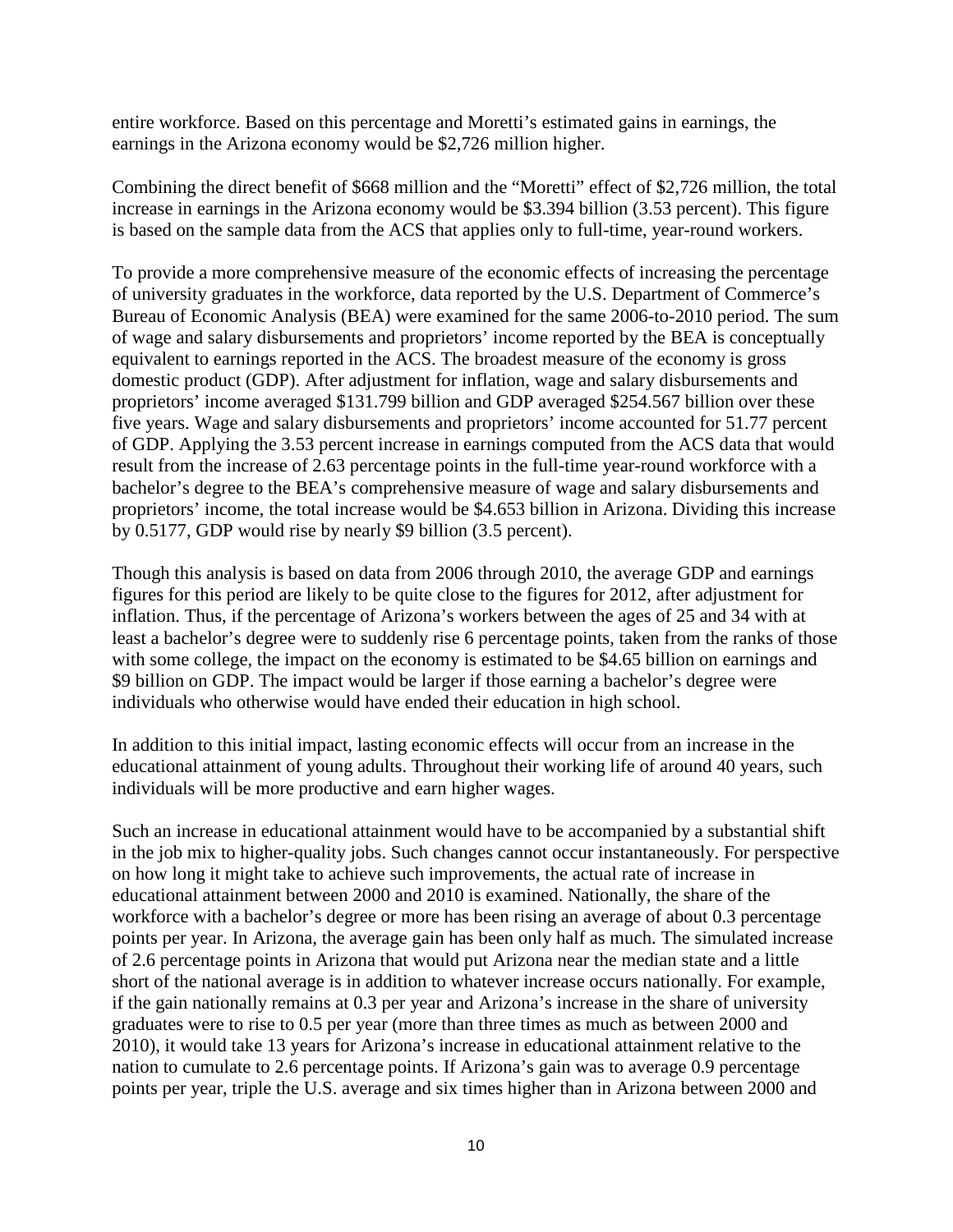2010, it would take between six and seven years for Arizona's figure to rise 2.6 percentage points relative to the national average.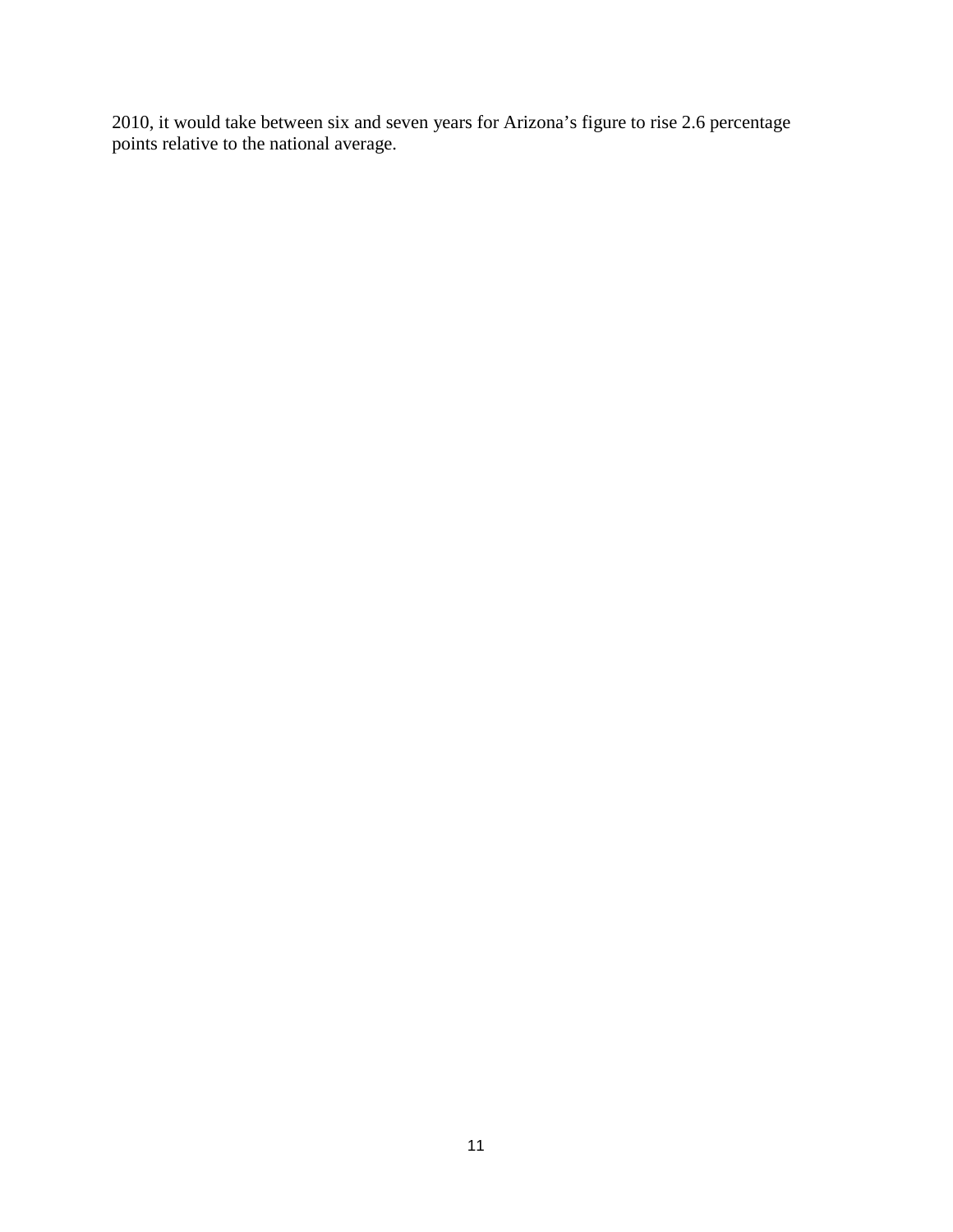#### **APPENDIX: CHARACTERISTICS OF ARIZONA'S WORKFORCE, WITH COMPARISONS TO THE NATION**

This appendix is based on the analysis of ACS PUMS data for the years from 2006 through 2010. It focuses on workforce participation rates, earnings, and educational attainment of fulltime, year-round workers, with comparisons to the entire population and/or entire workforce.

Educational attainment is summarized in Table A-1. Figures are provided for the entire population — including those working full time and year round, those working part time and/or seasonally, and those not in the labor force — and for full-time, year-round workers. For both groups, attainment in Arizona was less than the national average in each age group under the age of 55, with the percentage of those without a high school diploma higher, and the share with at

|                                           | <b>Age Group</b> |           |        |           |        |        |        |
|-------------------------------------------|------------------|-----------|--------|-----------|--------|--------|--------|
|                                           | $16+$            | $16 - 24$ | 25-34  | $35 - 44$ | 45-54  | 55-64  | $65+$  |
| <b>ARIZONA</b>                            |                  |           |        |           |        |        |        |
| Population                                |                  |           |        |           |        |        |        |
| Less Than High School                     | 18.9%            | 38.1%     | 16.3%  | 15.6%     | 13.6%  | 11.3%  | 18.2%  |
| Diploma                                   |                  |           |        |           |        |        |        |
| High School Diploma                       | 25.1             | 25.2      | 24.8   | 23.4      | 24.3   | 23.0   | 29.6   |
| Some College                              | 33.2             | 31.4      | 34.2   | 33.6      | 35.7   | 35.8   | 28.7   |
| Bachelor's Degree or More                 | 22.8             | 5.3       | 24.7   | 27.5      | 26.4   | 29.9   | 23.6   |
| Full-Time, Year-Round                     |                  |           |        |           |        |        |        |
| Workers                                   |                  |           |        |           |        |        |        |
| Less Than High School                     | 10.8             | 16.4      | 11.9   | 11.0      | 9.2    | 7.6    | 11.2   |
| Diploma                                   |                  |           |        |           |        |        |        |
| High School Diploma                       | 23.6             | 34.5      | 23.2   | 22.0      | 23.2   | 20.9   | 23.0   |
| Some College                              | 36.4             | 39.3      | 35.9   | 35.3      | 36.9   | 37.2   | 33.5   |
| Bachelor's Degree or More                 | 29.2             | 9.9       | 29.1   | 31.7      | 30.8   | 34.3   | 32.3   |
| ARIZONA, DIFFERENCE FROM NATIONAL AVERAGE |                  |           |        |           |        |        |        |
| Population                                |                  |           |        |           |        |        |        |
| Less Than High School                     | 0.7              | 3.4       | 3.1    | 3.0       | 1.5    | $-1.6$ | $-6.1$ |
| Diploma                                   |                  |           |        |           |        |        |        |
| High School Diploma                       | $-3.3$           | 0.1       | $-0.5$ | $-3.6$    | $-5.4$ | $-5.6$ | $-4.8$ |
| Some College                              | 4.2              | $-1.8$    | 3.7    | 4.0       | 5.5    | 7.0    | 7.5    |
| Bachelor's Degree or More                 | $-1.7$           | $-1.8$    | $-6.3$ | $-3.2$    | $-1.6$ | 0.3    | 3.6    |
| Full-Time, Year-Round                     |                  |           |        |           |        |        |        |
| Workers                                   |                  |           |        |           |        |        |        |
| Less Than High School                     | 1.9              | 4.0       | 2.9    | 2.2       | 1.2    | $-0.5$ | $-1.6$ |
| Diploma                                   |                  |           |        |           |        |        |        |
| High School Diploma                       | $-3.2$           | $-2.0$    | $-0.2$ | $-3.8$    | $-5.2$ | $-5.3$ | $-5.1$ |
| Some College                              | 5.1              | 2.3       | 4.7    | 4.5       | 5.5    | 6.8    | 7.5    |
| Bachelor's Degree or More                 | $-3.8$           | $-4.2$    | $-7.4$ | $-2.9$    | $-1.4$ | $-1.0$ | $-0.8$ |

# **TABLE A-1 EDUCATIONAL ATTAINMENT, AVERAGE FROM 2006 THROUGH 2010**

Source: U.S. Department of Commerce, Census Bureau, 2010 five-year American Community Survey, Public Use Microdata Sample.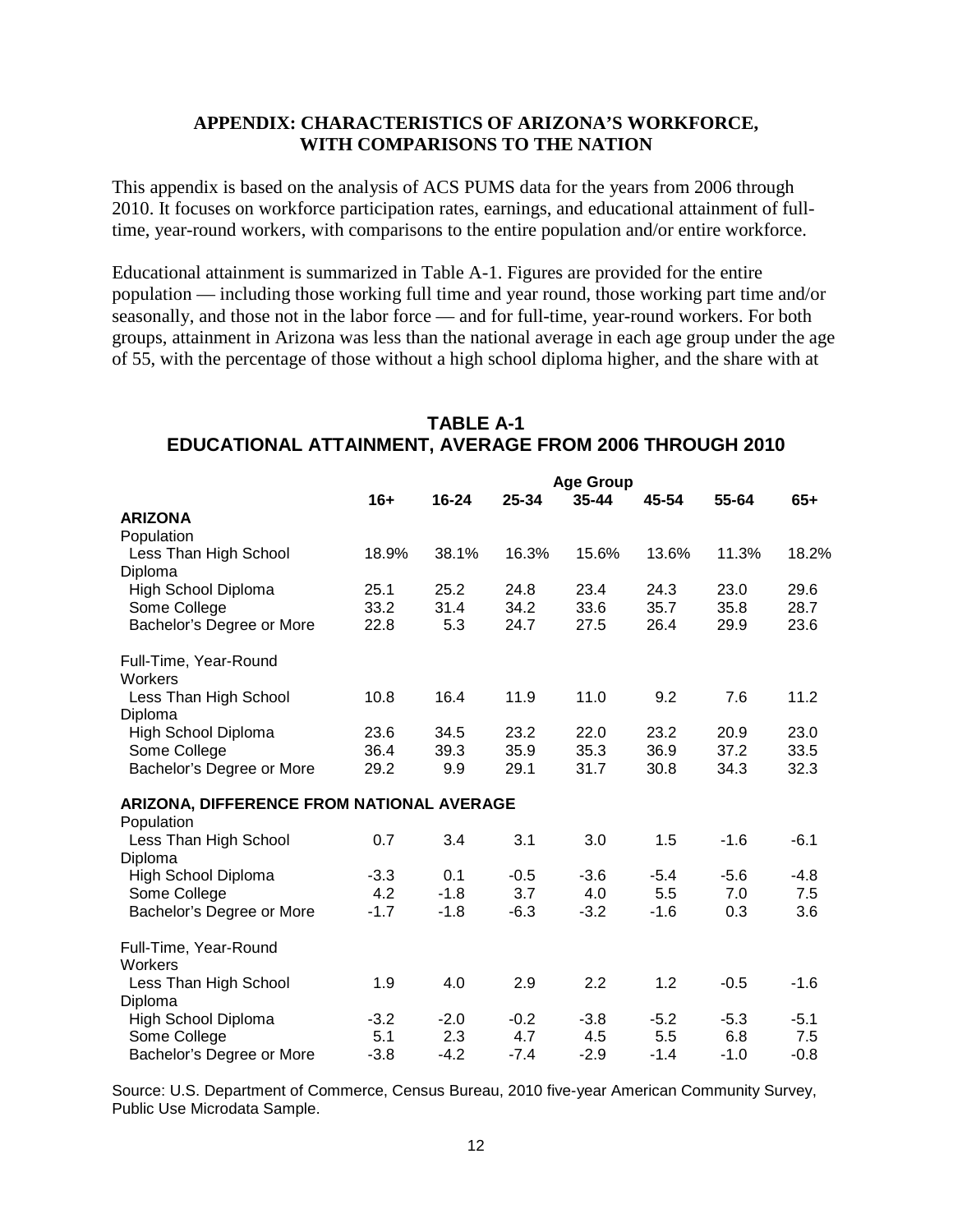least a bachelor's degree lower, than the U.S. average. The educational attainment of those working full time and year round was substantially higher than that of the entire population in each age group in Arizona, but was considerably less than the attainment of full-time, year-round workers nationally. In the age groups under the age of 35, the shortfall from the national average was greater among full-time, year-round workers than among the entire population.

Labor force participation rates are displayed in Table A-2. The participation rate is calculated in two ways: based on the percentage of individuals with any earnings over the last 12 months, and the percentage who worked at least 35 hours per week for at least 50 weeks over the last year. For both definitions, the labor force participation rate rose with educational attainment in each age group. Among all workers, the highest participation rates generally were in the 35-to-44 age group, but the rates were nearly as high in the 25-to-34 and 45-to-54 age groups. Among those

# **TABLE A-2 LABOR FORCE PARTICIPATION RATE, AVERAGE FROM 2006 THROUGH 2010**

|                                           | <b>Age Group</b> |        |           |        |        |        |  |  |
|-------------------------------------------|------------------|--------|-----------|--------|--------|--------|--|--|
|                                           | 16-24            | 25-34  | $35 - 44$ | 45-54  | 55-64  | $65+$  |  |  |
| <b>ARIZONA</b>                            |                  |        |           |        |        |        |  |  |
| All Workers                               |                  |        |           |        |        |        |  |  |
| Less Than High School                     | 42.4%            | 67.1%  | 67.8%     | 64.0%  | 48.2%  | 9.9%   |  |  |
| Diploma                                   |                  |        |           |        |        |        |  |  |
| High School Diploma                       | 75.1             | 78.6   | 79.1      | 77.4   | 57.6   | 13.6   |  |  |
| Some College                              | 81.3             | 85.6   | 85.7      | 83.0   | 65.2   | 19.5   |  |  |
| Bachelor's Degree or More                 | 89.9             | 90.8   | 90.0      | 89.7   | 73.1   | 24.2   |  |  |
| Full-Time, Year-Round Workers             |                  |        |           |        |        |        |  |  |
| Less Than High School                     | 9.5              | 39.3   | 40.6      | 38.5   | 27.2   | 3.6    |  |  |
| Diploma                                   |                  |        |           |        |        |        |  |  |
| High School Diploma                       | 30.1             | 50.6   | 54.1      | 54.6   | 36.6   | 4.5    |  |  |
| Some College                              | 27.5             | 56.7   | 60.5      | 59.2   | 41.8   | 6.8    |  |  |
| Bachelor's Degree or More                 | 41.4             | 63.4   | 66.4      | 66.6   | 46.1   | 8.0    |  |  |
| ARIZONA, DIFFERENCE FROM NATIONAL AVERAGE |                  |        |           |        |        |        |  |  |
| All Workers                               |                  |        |           |        |        |        |  |  |
| Less Than High School                     | $-0.7$           | $-2.0$ | $-2.0$    | 0.4    | 1.5    | $-0.4$ |  |  |
| Diploma                                   |                  |        |           |        |        |        |  |  |
| High School Diploma                       | $-1.4$           | $-2.3$ | $-2.7$    | $-2.0$ | $-4.1$ | $-2.2$ |  |  |
| Some College                              | 2.5              | $-1.5$ | $-1.1$    | $-1.8$ | $-4.4$ | $-3.0$ |  |  |
| Bachelor's Degree or More                 | 0.9              | $-0.8$ | 0.0       | $-1.0$ | $-5.4$ | $-4.7$ |  |  |
| Full-Time, Year-Round Workers             |                  |        |           |        |        |        |  |  |
| Less Than High School                     | 2.9              | 2.1    | $-0.5$    | $-0.2$ | $-0.1$ | 0.1    |  |  |
| Diploma                                   |                  |        |           |        |        |        |  |  |
| High School Diploma                       | 3.5              | $-0.2$ | $-2.0$    | $-1.4$ | $-3.3$ | $-0.9$ |  |  |
| Some College                              | 7.1              | 0.8    | $-0.8$    | $-1.8$ | $-4.2$ | $-1.4$ |  |  |
| Bachelor's Degree or More                 | 5.1              | $-1.0$ | 0.2       | $-0.9$ | $-5.9$ | $-3.0$ |  |  |

Source: U.S. Department of Commerce, Census Bureau, 2010 five-year American Community Survey, Public Use Microdata Sample.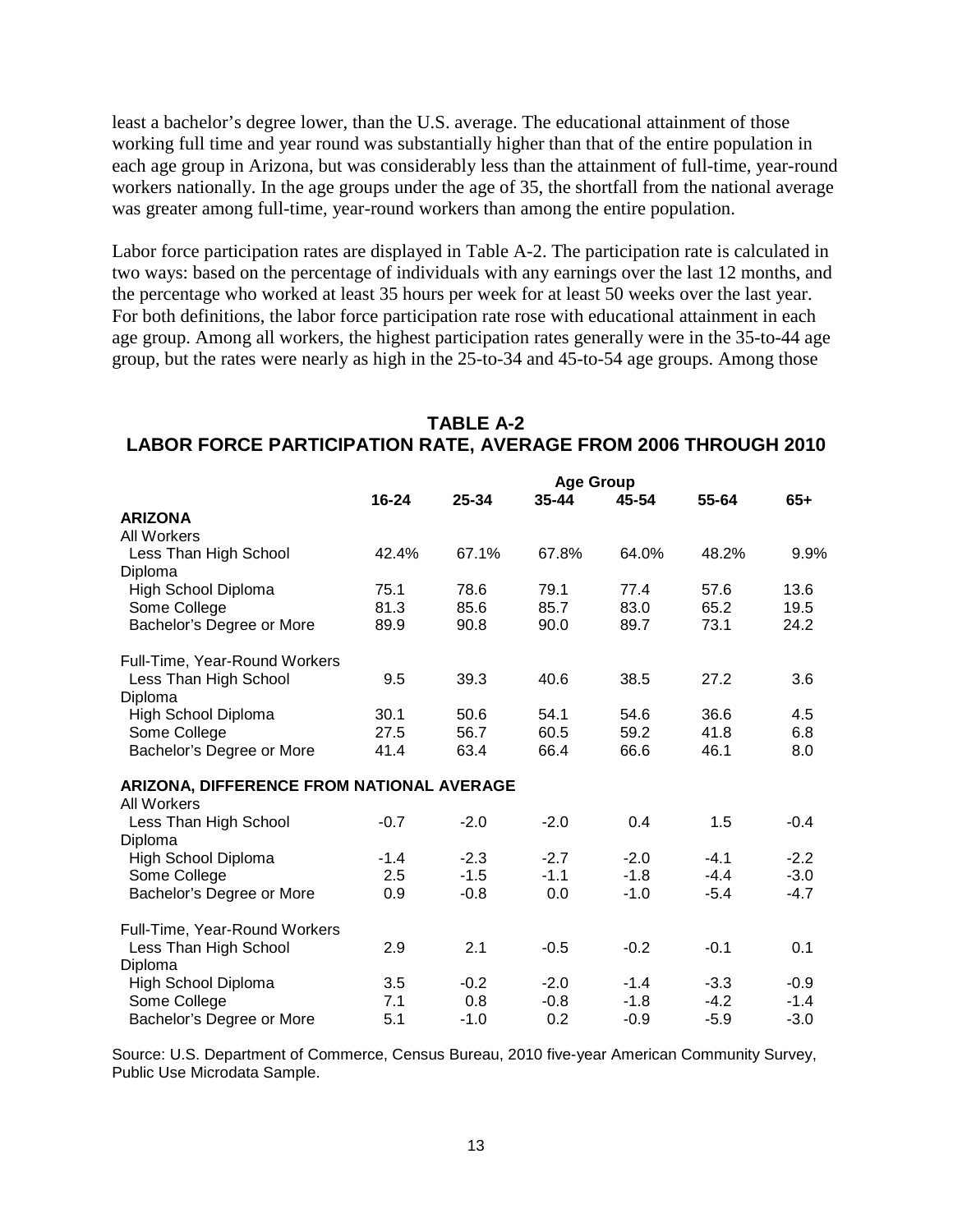working full time and year round, the participation rates in the 25-to-34 age group were a little lower than those in the 35-to-44 and 45-to-54 groups.

Among full-time, year-round workers, the labor force participation rate was higher in Arizona than nationally in each educational attainment category in the 16-to-24 age group. Except among those without a high school diploma, the rates in Arizona were lower than the national average in the two oldest age groups. Among the primary working ages of 25 to 54, participation rates in Arizona ranged from above to below the national average across the various age/educational attainment categories, but averaged somewhat below average.

Compared to the nation, a lesser proportion of Arizonans worked part time and/or seasonally in most of the age/attainment categories, especially among those 16 to 24 and 65 or older. Considering all individuals who had earnings during the last 12 months, the workforce participation rates in Arizona were below the national average in 19 of the 24 age/attainment categories. The overall rates in the 25-to-54 age group were further below average than among those working full time and year round.

Mean earnings, expressed in 2010 dollars, are shown in Table A-3. As expected, mean earnings of full-time, year-round workers were higher than those of all workers. For both sets of workers, earnings rose substantially with educational attainment in each age group. The largest increase with attainment occurred between the some college and university graduate categories. The highest earnings were among those 45-to-54 years old.

Concentrating on the earnings of full-time, year-round workers, the mean in Arizona was less than the national average in each age group among those without a high school diploma and among each age group other than 16 to 24 for those with at least a bachelor's degree. In contrast, the mean earnings of those with a high school diploma and those with some college were equal to, or a little higher than, the national average in each age category under the age of 55.